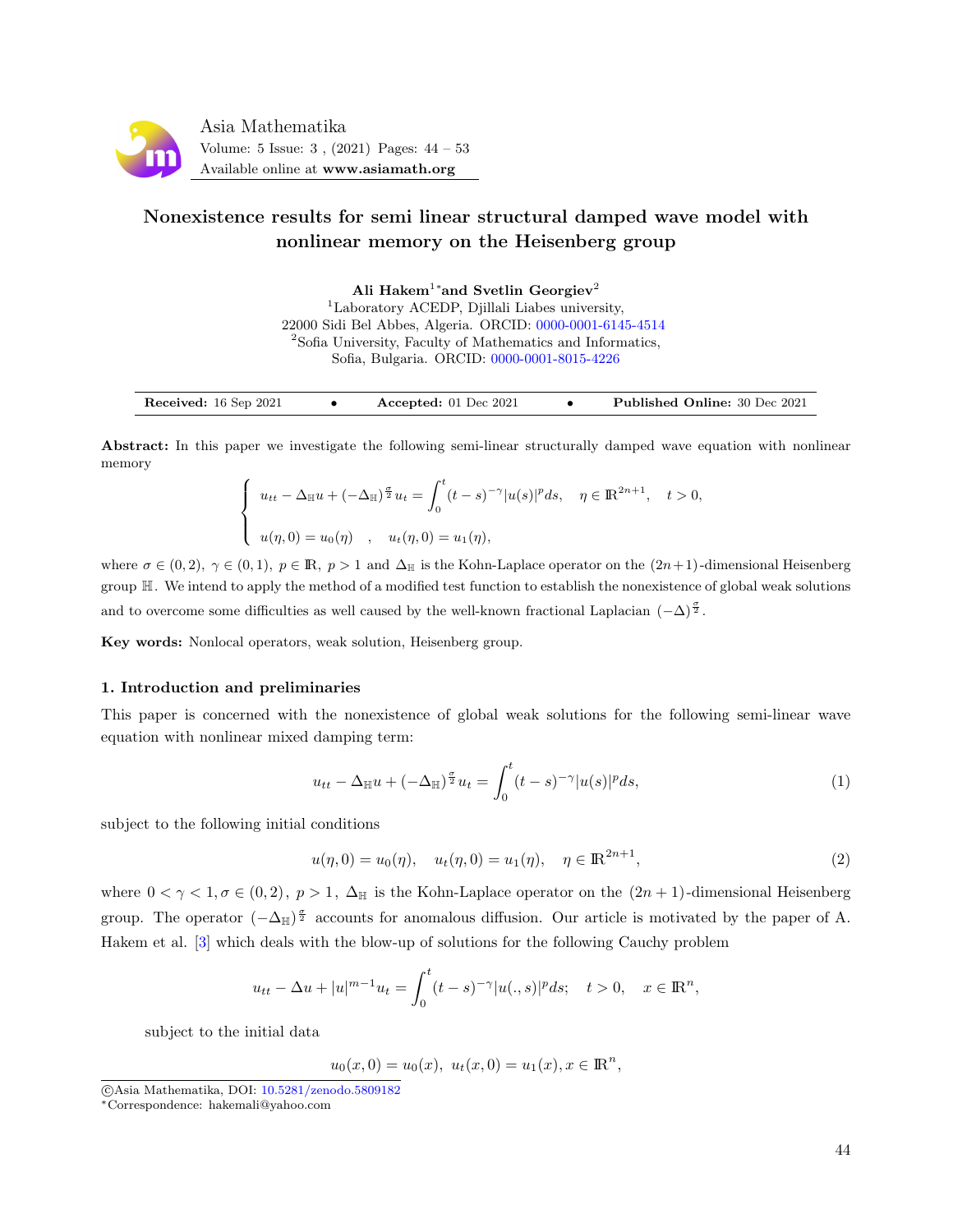#### Ali Hakem and Svetlin Georgiev

where the unknown function u is real-valued,  $n \geq 1$ ,  $0 < \gamma < 1$ ,  $m > 1$  and  $p > 1$ . More precisely, in [\[3\]](#page-9-0) it is proved that if

$$
n \leq \min \biggl\{ \frac{2 (m + (1 - \gamma)p)}{(p - 1 + (1 - \gamma)(m - 1))}, \quad \frac{2 (1 + (2 - \gamma)p)}{\left(\frac{(p - 1)(2 - \gamma)}{p - m} + \gamma - 1\right)(p - 1)} \biggr\},
$$

or  $p \leq \frac{1}{\gamma}$ , then the solution of the above problem does not exist globally in time. Recently, T. Dao and A.Z. Fino in [\[4\]](#page-9-1) have succeeded to prove blow-up results to determine the critical exponents for the following Cauchy problem for semi-linear structurally damped wave model with nonlinear memory:

$$
\begin{cases}\nu_{tt} - \Delta u + \mu(-\Delta)^{\frac{\sigma}{2}} u_t = \int_0^t (t-s)^{-\gamma} |u(s)|^p ds, & x \in \mathbb{R}^n, \quad t > 0 , \\
u(x, 0) = u_0(x) , & u_t(x, 0) = u_1(x),\n\end{cases}
$$

where  $\mu > 0$ ,  $\sigma \in (0, 2)$  for some  $\gamma \in (0, 1)$  and  $p > 1$ , by using a modified test function method. Namely, it was shown that, if

$$
p \le p_c = 1 + \frac{2 + (1 - \gamma)(2 - \tilde{\sigma})}{\max\left[n - 2 + \gamma(2 - \tilde{\sigma}), 0\right]}, \quad \int_{\mathbb{R}^n} (u_1(x) + (-\Delta)^{\frac{\sigma}{2}} u_0(x) dx > 0,
$$

then, there is no global (in time) weak solution. The problem of nonexistence of global solutions in the Heisenberg groups was previously analyzed by several authors from a different point of view in recent years (see [\[2\]](#page-9-2), [\[5\]](#page-9-3),[\[7\]](#page-9-4),  $[8]$  and references therein). For instance, see the papers  $[5]$ ,  $[6]$ ,  $[7]$ ,  $[8]$ ,  $[12]$  and references therein for a variety of problems related to Heisenberg groups and partial differential equations in Heisenberg groups.

The paper is organized as follows. In the next section we give some auxiliary results for the Heisenberg group  $\mathbb{H}$ , the operator  $\Delta_{\mathbb{H}}$  and Riemann-Liouville fractional differentiation and integration. In Section 3, we formulate and prove our main result.

#### 2. Auxiliary Results

In this section, for the sake of the reader, we give some known facts about the Heisenberg group H and the operator  $\Delta_{\mathbb{H}}$ .

The Heisenberg group  $\mathbb H$  whose points will be denoted by  $\eta = (x, y, \tau)$ , is the Lie group  $(\mathbb R^{2n+1}; \circ)$  with the non-commutative group operation  $\circ$  defined by

$$
\eta \circ \eta' = \left( x + x', y + y', \tau + \tau' + 2 \sum_{i=1}^{n} (x_i \cdot y'_i - x'_i \cdot y_i) \right),
$$

for all  $\eta = (x, y, \tau), \eta' = (x', y', \tau') \in \mathbb{R}^n \times \mathbb{R}^n \times \mathbb{R}$ , where  $\cdot$  denotes the standard inner product in  $\mathbb{R}^n$ . This group operation endows H with the structure of a Lie group.

The Laplacian  $\Delta_{\mathbb{H}}$  over  $\mathbb{H}$  is obtained from the vector fields  $X_i = \frac{\partial}{\partial x_i} + 2y_i \frac{\partial}{\partial \tau}$  and  $Y_i = \frac{\partial}{\partial y_i} - 2x_i \frac{\partial}{\partial \tau}$ , by

$$
\Delta_{\mathbb{H}} = \sum_{i=1}^{n} (X_i^2 + Y_i^2).
$$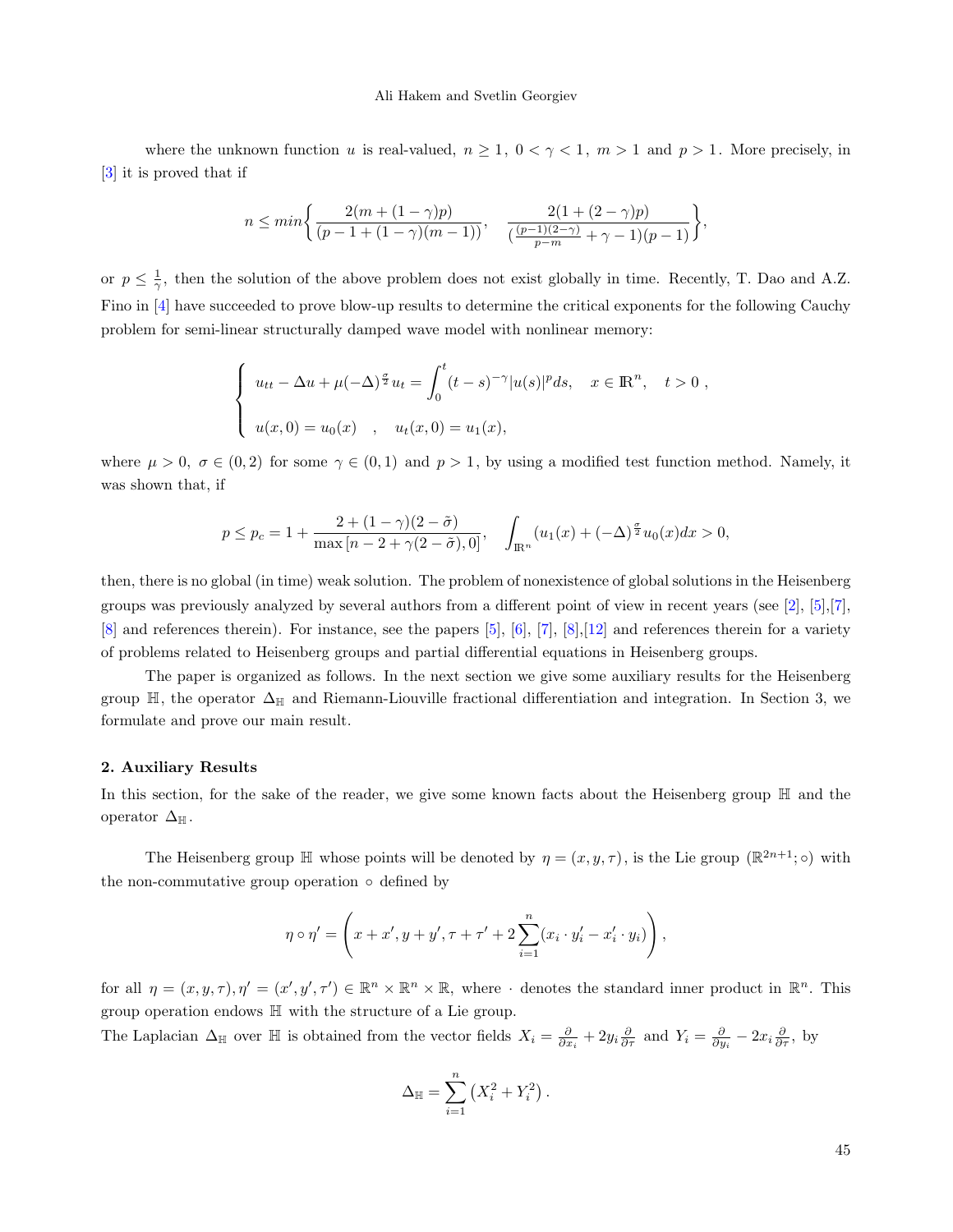#### Ali Hakem and Svetlin Georgiev

Observe that the vector field  $T = \frac{\partial}{\partial \tau}$  does not appear in the equality above. This fact makes us presume a "loss of derivative" in the variable  $\tau$ . The compensation comes from the relation

$$
[X_i, Y_j] = -4T\delta_{ij}, \quad i, j = 1, 2, 3, \dots, n.
$$

The relation above proves that H is a nilpotent Lie group of order 2. The sub-Laplacian  $\Delta_H$  on H is

$$
\Delta_{\mathbb{H}} = \sum_{i=1}^n \left( \frac{\partial^2}{\partial x_i^2} + \frac{\partial^2}{\partial y_i^2} + 4 y_i \frac{\partial^2}{\partial x_i \partial \tau} - 4 x_i \frac{\partial^2}{\partial y_i \partial \tau} + 4 (x_i^2 + y_i^2) \frac{\partial^2}{\partial \tau^2} \right).
$$

A natural group of dilatations on H is given by

$$
\delta_{\lambda}(\eta) = (\lambda x, \lambda y, \lambda^2 \tau), \qquad \lambda > 0,
$$

whose Jacobian determinant is  $\lambda^Q$ , where  $Q = 2n + 2$  is the homogeneous dimension of H.

The operator  $\Delta_H$  is a degenerate elliptic operator. It is invariant with respect to the left translation of H and homogeneous with respect to the dilations  $\delta_{\lambda}$ . More precisely, we have

$$
\Delta_{\mathbb{H}}(u(\eta \circ \eta')) = (\Delta_{\mathbb{H}}u)(\eta \circ \eta'), \Delta_{\mathbb{H}}(u \circ \delta_{\lambda}) = \lambda^2(\Delta_{\mathbb{H}}u) \circ \delta_{\lambda}, \eta, \eta' \in \mathbb{H}.
$$

The natural distance from  $\eta$  to the origin is introduced by Folland and Stein, see [\[6\]](#page-9-6),

$$
|\eta|_{\mathbb{H}} = \left(\tau^2 + \left(\sum_{i=1}^n (x_i^2 + y_i^2)\right)^2\right)^{\frac{1}{4}}
$$

For the reader convenience, we present some definitions and results concerning the fractional integrals and fractional derivatives that will be used hereafter.

We denote by  $AC[0, T]$  the space of all functions which are absolutely continuous on  $[0, T]$  with  $0 < T <$  $\infty$  .

**Definition 2.1.** ([\[13\]](#page-9-8)) Let  $f \in L^1(0,T)$  with  $T > 0$ . The Riemann-Liouville left- and right-sided fractional integrals of order  $\alpha \in (0,1)$  are defined by

$$
I_{0|t}^{\alpha} f(t) = \frac{1}{\Gamma(\alpha)} \int_0^t (t - s)^{-(1 - \alpha)} f(s) ds, \quad t > 0,
$$
\n(3)

.

and

$$
I_{t|T}^{\alpha}f(t) = \frac{1}{\Gamma(\alpha)} \int_{t}^{T} (t-s)^{-(1-\alpha)} f(s)ds, \quad t < T,
$$
\n<sup>(4)</sup>

respectively, where  $\Gamma$  is the Euler gamma function.

**Definition 2.2.** ([\[13\]](#page-9-8)) Let  $f \in AC[0,T]$  with  $T > 0$ . The Riemann-Liouville left- and right-sided fractional derivatives of order  $\in \alpha \in (0,1)$  are defined by

$$
D_{0|t}^{\alpha} f(t) = \frac{d}{dt} I_{0|t}^{1-\alpha} f(t) = \frac{1}{\Gamma(1-\alpha)} \frac{d}{dt} \int_0^t (t-s)^{-\alpha} f(s) ds, \quad t > 0,
$$
\n(5)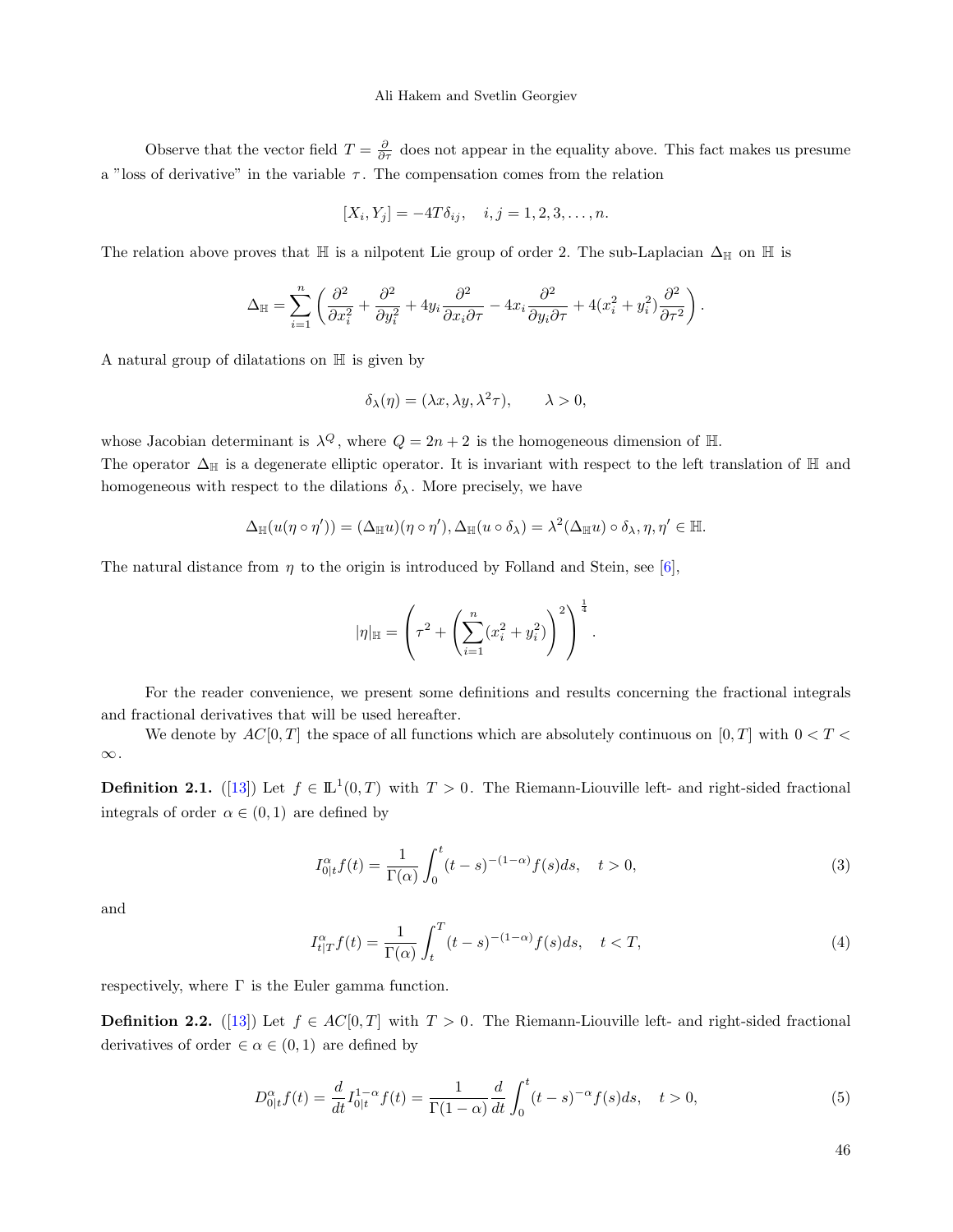$$
D_{t|T}^{\alpha} f(t) = -\frac{d}{dt} I_{t|T}^{1-\alpha} f(t) = -\frac{1}{\Gamma(1-\alpha)} \frac{d}{dt} \int_{t}^{T} (t-s)^{-\alpha} f(s)ds, \quad t < T,
$$
\n(6)

respectively.

**Proposition 2.1.** ([\[13\]](#page-9-8)) Let  $T > 0$  and  $\alpha \in (0, 1)$ . The fractional integration by parts formula

<span id="page-3-2"></span>
$$
\int_0^T f(t)D_{0|t}^{\alpha}g(t)dt = \int_0^T g(t)D_{t|T}^{\alpha}f(t)dt,
$$
\n(7)

is valid for every  $f \in I_{t|T}^{\alpha}(\mathbb{L}^p(0,T))$  and  $g \in I_{0|t}^{\alpha}(\mathbb{L}^q(0,T))$  such that  $\frac{1}{p} + \frac{1}{q} \leq 1 + \alpha$  with  $p, q > 1$ , where

$$
I_{t|T}^{\alpha}(\mathbb{L}^p(0,T)) = \left\{ f = I_{t|T}^{\alpha}h, \quad h \in \mathbb{L}^p(0,T) \right\},\,
$$

and

<span id="page-3-3"></span>
$$
I_{0|t}^{\alpha}(\mathbb{L}^q(0,T)) = \left\{ f = I_{0|t}^{\alpha}h, \quad h \in \mathbb{L}^q(0,T) \right\}.
$$

**Proposition 2.2.** ([\[9\]](#page-9-9)) Let  $T > 0$  and  $\alpha \in (0, 1)$ . Then, we have the following identities:

$$
D_{0|t}^{\alpha} I_{0|t}^{\alpha} f(t) = f(t), \quad ae \quad t \in (0, T) \quad \text{for all} \quad f \in \mathbb{L}^r(0, T) \quad \text{with} \quad 1 \le r \le \infty,
$$
 (8)

<span id="page-3-0"></span>and

$$
(-1)^m D^m D^{\alpha}_{t|T} f = D^{m+\alpha}_{t|t} f \quad \text{for all} \quad f \in AC^{m+1}[0,T], \tag{9}
$$

where

$$
AC^{m+1}[0;T] = \Big\{ f : [0,T] \longrightarrow \mathbb{R}, \quad such \ that \quad D^m f \in AC[0,T] \Big\},\
$$

and  $D^m = \frac{d^m}{dt^m}$  is the usual m times derivative.

**Lemma 2.1.** ([\[9\]](#page-9-9)) Let  $T > 0, 0 < \alpha < 1$  and  $m \ge 0$ . For all  $t \in [0, T]$ , we have

$$
D_{t|T}^{m+\alpha} \left(1 - \frac{t}{T}\right)^{\beta} = \frac{\Gamma(\beta+1)}{\Gamma(\beta+1-m-\alpha)} T^{-(m+\alpha)} \left(1 - \frac{t}{T}\right)^{\beta-\alpha-m}.
$$
 (10)

<span id="page-3-4"></span>**Lemma 2.2.** ([\[4\]](#page-9-1)) Let  $T > 0, 0 < \alpha < 1, m \ge 0$  and  $p > 1$ . Then, we have

<span id="page-3-1"></span>
$$
\int_0^T \psi(t)^{-\frac{1}{p-1}} |D_{t|T}^{m+\alpha} \psi(t)|^{\frac{p}{p-1}} dt = CT^{1-(m+\alpha)\frac{p}{p-1}}.
$$
\n(11)

# 3. Main results

Before stating our main result, we define weak solutions for  $(1)-(2)$  $(1)-(2)$ .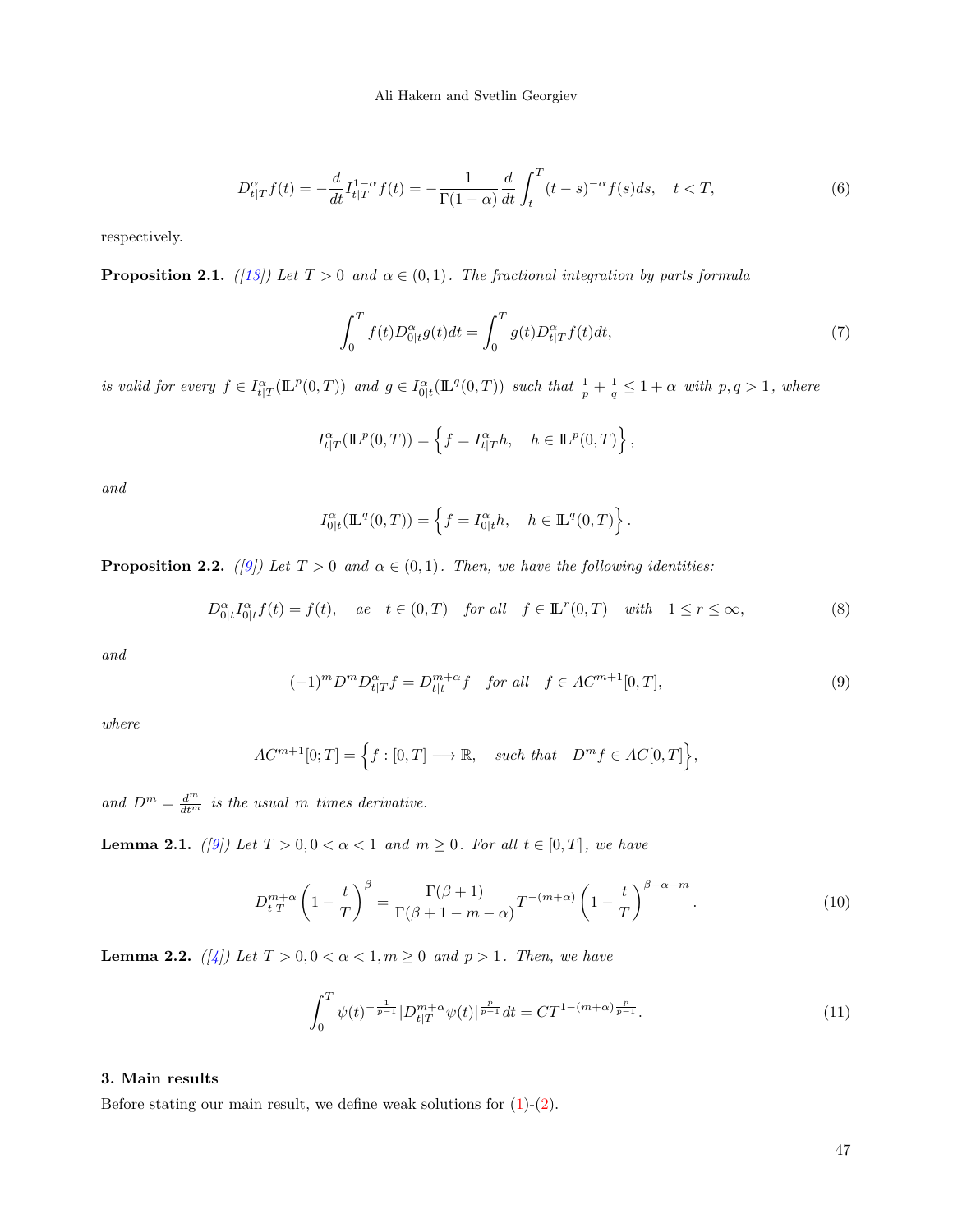**Definition 3.1.** A function  $u \in \mathbb{L}^p((0,T),\mathbb{L}^p(\mathbb{R}^{2n+1})) \cap \mathbb{L}^1((0,T),\mathbb{L}^2(\mathbb{R}^{2n+1}))$  is said to be a local weak solution of [\(1\)](#page-0-0)-[\(2\)](#page-0-1) subject to the initial data  $(u_0, u_1) \in H^{\sigma}(\mathbb{R}^{2n+1}) \times \mathbb{L}^2(\mathbb{R}^{2n+1})$  if the following formulation

$$
\Gamma(\alpha) \int_0^T \int_{\mathbb{R}^{2n+1}} I_{0|t}^{\alpha}(|u(\eta,t)|^p) \varphi(\eta,t) d\eta dt + \int_{\mathbb{R}^{2n+1}} u_1(\eta) \varphi(\eta,0) d\eta
$$
  

$$
- \int_{\mathbb{R}^{2n+1}} u_0(\eta) \varphi_t(\eta,0) d\eta + \int_{\mathbb{R}^{2n+1}} (-\Delta_{\mathbb{H}})^{\frac{\sigma}{2}} u_0(\eta) \varphi(\eta,0) d\eta
$$
  

$$
= \int_0^T \int_{\mathbb{R}^{2n+1}} u(\eta,t) \varphi_{tt}(\eta,t) d\eta dt - \int_0^T \int_{\mathbb{R}^{2n+1}} u(\eta,t) \Delta_{\mathbb{H}} \varphi(\eta,t) d\eta dt
$$
  

$$
- \int_0^T \int_{\mathbb{R}^{2n+1}} u(\eta,t) (-\Delta_{\mathbb{H}})^{\frac{\sigma}{2}} \varphi_t(\eta,t) d\eta dt,
$$

holds for any regular function

$$
\varphi \in C^{1}((0, T]; H^{\sigma}(\mathbb{R}^{2n+1})) \cap C((0, T]; H^{2}(\mathbb{R}^{2n+1})) \cap C^{2}((0, T]; \mathbb{L}^{2}(\mathbb{R}^{2n+1})) ,
$$

such that  $\varphi(\eta, T) = 0$  and  $\varphi_t(\eta, T) = 0$  for all  $\eta \in \mathbb{R}^{2n+1}$ . The solution is called global if  $T = +\infty$ .

Our main result reads as follows.

<span id="page-4-3"></span>**Theorem 3.1.** Let  $0 < \sigma < 2, \tilde{\sigma} = \min(\sigma, 1)$  and  $n \ge 1$ . We assume that the initial data  $(u_0, u_1) \in$  $H^{\sigma}(\mathbb{R}^{2n+1}) \times \mathbb{L}^{2}(\mathbb{R}^{2n+1})$  satisfy the following relation

<span id="page-4-1"></span>
$$
\int_{\mathbb{R}^{2n+1}} (u_1(\eta) + (-\Delta_{\mathbb{H}})^{\frac{\sigma}{2}} u_0(\eta) d\eta > 0.
$$
 (12)

<span id="page-4-2"></span>If

$$
p \le p_c = \frac{Q + 2 - \tilde{\sigma}}{(2 - \tilde{\sigma})\gamma + Q - 2},\tag{13}
$$

or

<span id="page-4-0"></span>
$$
p<\frac{1}{\gamma},
$$

then no nontrivial global weak solutions exist for problem  $(1)-(2)$  $(1)-(2)$  $(1)-(2)$ .

Proof. Throughout, C denotes a positive constant, whose value may change from line to line. The proof is based on a contradiction. Suppose that u is a local weak solution to  $(1)-(2)$  $(1)-(2)$ , then u satisfies

$$
\Gamma(\alpha) \int_0^T \int_{\mathbb{R}^{2n+1}} I_{0|t}^{\alpha} (|u(\eta, t)|^p) \varphi(\eta, t) d\eta dt + \int_{\mathbb{R}^{2n+1}} u_1(\eta) \varphi(\eta, 0) d\eta
$$
  

$$
- \int_{\mathbb{R}^{2n+1}} u_0(\eta) \varphi_t(\eta, 0) d\eta + \int_{\mathbb{R}^{2n+1}} (-\Delta_{\mathbb{H}})^{\frac{\sigma}{2}} u_0(\eta) \varphi(\eta, 0) d\eta
$$
  

$$
= \int_0^T \int_{\mathbb{R}^{2n+1}} u(\eta, t) \varphi_{tt}(\eta, t) d\eta dt - \int_0^T \int_{\mathbb{R}^{2n+1}} u(\eta, t) \Delta_{\mathbb{H}} \varphi(\eta, t) d\eta dt
$$
  

$$
- \int_0^T \int_{\mathbb{R}^{2n+1}} u(\eta, t) (-\Delta_{\mathbb{H}})^{\frac{\sigma}{2}} \varphi_t(\eta, t) d\eta dt,
$$
 (14)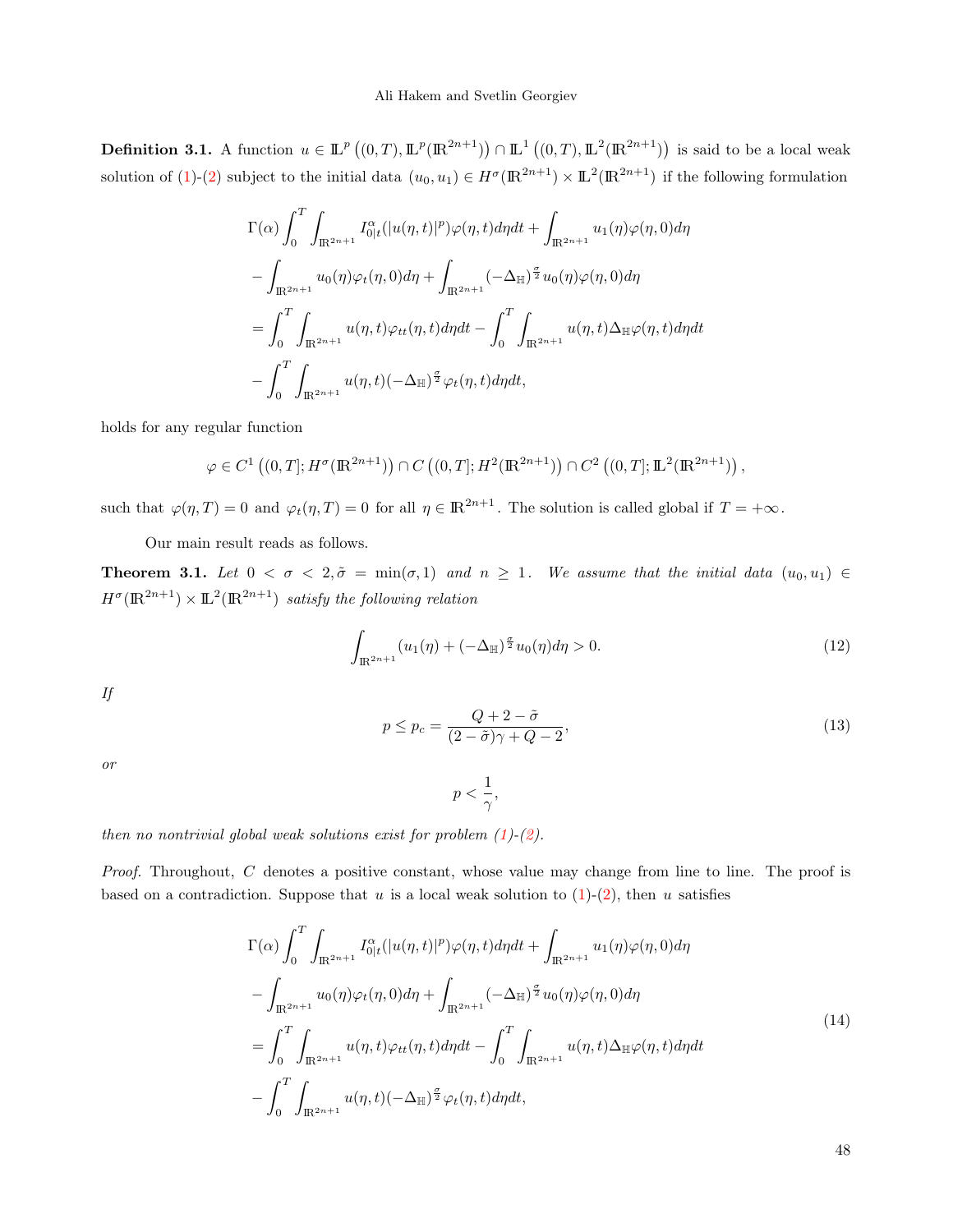where  $\alpha = 1 - \gamma \in (0, 1)$ , for all test function  $\varphi$  such that  $\varphi(\eta, T) = \varphi_t(\eta, T) = 0$  for all  $T >> 1$ . We define the following auxiliary functions:

$$
\phi_R(\eta) = \phi\left(\frac{\eta}{R}\right), \quad \tilde{\varphi}(\eta, t) = \phi_R(\eta)\psi(t), \quad \psi(t) = \left(1 - \frac{t}{T}\right)^{\beta},
$$

where  $\phi$  is a non-negative smooth function such that

$$
\phi(x) = \phi(|x|), \quad \phi(0) = 1, \quad 0 < \phi(r) \le 1, \quad \text{for} \quad r \ge 0. \tag{15}
$$

Moreover,  $\phi$  is decreasing and  $\phi(r) \to 0$ , as  $r \to \infty$  sufficiently fast. Then, we define the test function

$$
\varphi(\eta, t) = D_{t|T}^{\alpha} \tilde{\varphi}(\eta, t) = \phi_R(\eta) D_{t|T}^{\alpha}(\psi(t)).
$$

From  $(14)$ , using  $(9)$  and  $(10)$ , we have

$$
\Gamma(\alpha) \int_{0}^{T} \int_{\mathbb{R}^{2n+1}} I_{0|t}^{\alpha} (|u(\eta, t)|^{p}) D_{t|T}^{\alpha} \tilde{\varphi}(\eta, t) d\eta dt + CT^{-\alpha} \int_{\mathbb{R}^{2n+1}} (u_{1}(\eta) + (-\Delta_{\mathbb{H}})^{\frac{\sigma}{2}} u_{0}(\eta)) \phi_{R}(\eta) d\eta \n- CT^{-1-\alpha} \int_{\mathbb{R}^{2n+1}} u_{0}(\eta) \phi_{R}(\eta) d\eta = \int_{0}^{T} \int_{\mathbb{R}^{2n+1}} u(\eta, t) \phi_{R}(\eta) D_{t|T}^{2+\alpha} (\psi(t)) d\eta dt \n- \int_{0}^{T} \int_{\mathbb{R}^{2n+1}} u(\eta, t) D_{t|T}^{\alpha} (\psi(t)) \Delta_{\mathbb{H}} \phi_{R}(\eta) d\eta dt + \int_{0}^{T} \int_{\mathbb{R}^{2n+1}} u(\eta, t) D_{t|T}^{\alpha} (\psi(t)) (-\Delta_{\mathbb{H}})^{\frac{\sigma}{2}} (\phi_{R}(\eta)) d\eta dt.
$$
\n(16)

Using  $(7)$  and then  $(8)$ , we arrive at

<span id="page-5-0"></span>
$$
I_1 + CT^{-\alpha} \int_{\mathbb{R}^{2n+1}} (u_1(\eta) + (-\Delta_{\mathbb{H}})^{\frac{\sigma}{2}} u_0(\eta)) \phi_R(\eta) d\eta - CT^{-1-\alpha} \int_{\mathbb{R}^{2n+1}} u_0(\eta) \phi_R(\eta) d\eta
$$
  
= 
$$
C \int_0^T \int_{\mathbb{R}^{2n+1}} u(\eta, t) \phi_R(\eta) D_{t|T}^{2+\alpha} (\psi(t)) d\eta dt - C \int_0^T \int_{\{|\eta|_{\mathbb{H}} \ge R\}} u(\eta, t) D_{t|T}^{\alpha} (\psi(t)) \Delta_{\mathbb{H}} \phi_R(\eta) d\eta dt \qquad (17)
$$
  
+ 
$$
C \int_0^T \int_{\mathbb{R}^{2n+1}} u(\eta, t) D_{t|T}^{\alpha} (\psi(t)) (-\Delta_{\mathbb{H}})^{\frac{\sigma}{2}} (\phi_R(\eta)) d\eta dt = \mathcal{A}(\psi) + \mathcal{B}(\psi) + \mathcal{C}(\psi),
$$

where

$$
I_1 = \int_0^T \int_{\mathbb{R}^{2n+1}} |u(\eta, t)|^p \tilde{\varphi}(\eta, t) d\eta dt.
$$

On the other hand, using Hölder's inequality with  $\frac{1}{p} + \frac{1}{p'} = 1$ , we can proceed the estimate for  $A(\psi)$  as follows:

$$
|\mathcal{A}(\psi)| \le C \int_0^T \int_{\mathbb{R}^{2n+1}} |u(\eta, t)| \phi_R(\eta) |D_{t|T}^{2+\alpha}(\psi(t))| d\eta dt
$$
  
\n
$$
= C \int_0^T \int_{\mathbb{R}^{2n+1}} |u(\eta, t)| \tilde{\varphi}^{\frac{1}{p}}(\eta, t) \tilde{\varphi}^{-\frac{1}{p}}(\eta, t) \phi_R(\eta) |D_{t|T}^{2+\alpha}(\psi(t))| d\eta dt
$$
  
\n
$$
\le C I_1^{\frac{1}{p}} \left( \int_0^T \int_{\mathbb{R}^{2n+1}} \phi_R(\eta) (\psi(t))^{-\frac{p'}{p}} |D_{t|T}^{2+\alpha}(\psi(t))|^{p'} d\eta dt \right)^{\frac{1}{p'}}.
$$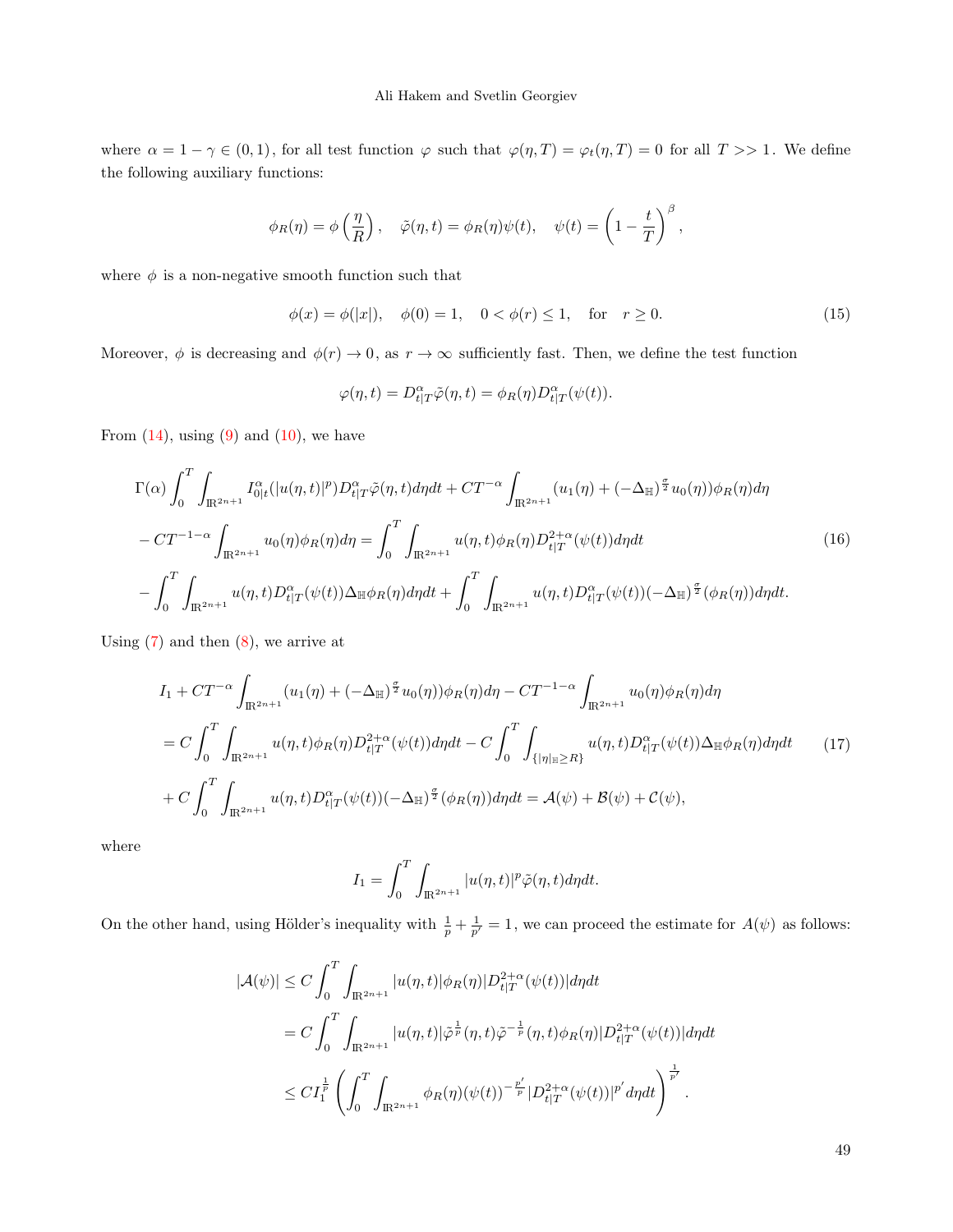At this stage, we pass to the scaled variables

<span id="page-6-0"></span>
$$
\tilde{t} = \frac{t}{T}
$$
 and  $\tilde{\eta} = (\tilde{x}, \tilde{y}, \tilde{\tau})$  such that  $\tilde{\tau} = \frac{\tau}{R^2}, \tilde{x} = \frac{x}{R}, \tilde{y} = \frac{y}{R}$ .

Using Lemma [2.2,](#page-3-4) one has

$$
|\mathcal{A}(\psi)| \le C I_1^{\frac{1}{p}} R^{\frac{Q}{p'}} T^{\frac{1}{p'} - 2 - \alpha}.
$$
 (18)

Similarly, one obtains

$$
|\mathcal{B}(\psi)| \leq C I_2^{\frac{1}{p}} \left( \int_0^T \int_{\{|\eta|_{\mathbb{H}} \geq R\}} (\phi_R(\eta))^{-\frac{p'}{p}} (\psi(t))^{-\frac{p'}{p}} |D_{t|T}^{\alpha} (\psi(t))|^{p'} |\Delta_{\mathbb{H}} \phi_R(\eta)|^{p'} d\eta dt \right)^{\frac{1}{p'}} \leq C I_2^{\frac{1}{p}} R^{\frac{Q}{p'} - 2} T^{\frac{1}{p'} - \alpha}, \tag{19}
$$

where

<span id="page-6-1"></span>
$$
I_2 = \int_0^T \int_{\{|\eta| \le R\}} |u(\eta, t)|^p \tilde{\varphi}(\eta, t) d\eta dt.
$$

Moreover, we can proceed the estimate for  $C(\psi)$  as follows:

$$
|\mathcal{C}(\psi)| \leq CI_{1}^{\frac{1}{p}} \left( \int_{0}^{T} \int_{\mathbb{R}^{2n+1}} (\phi_{R}(\eta))^{-\frac{p'}{p}} (\psi(t))^{-\frac{p'}{p}} |D_{t|T}^{1+\alpha}(\psi(t))|^{p'} |(-\Delta_{\mathbb{H}})^{\frac{\sigma}{2}} \phi_{R}(\eta)|^{p'} d\eta dt \right)^{\frac{1}{p'}} \leq CI_{1}^{\frac{1}{p}} R^{\frac{Q}{p'} - \sigma} T^{\frac{1}{p'} - \alpha - 1}.
$$
\n(20)

Combining the estimates from  $(18)$  to  $(20)$  into  $(17)$ , one deduces that

$$
I_{1} + CT^{-\alpha} \int_{\mathbb{R}^{2n+1}} (u_{1}(\eta) + (-\Delta_{\mathbb{H}})^{\frac{\sigma}{2}} u_{0}(\eta)) \phi_{R}(\eta) d\eta - CT^{-1-\alpha} \int_{\mathbb{R}^{2n+1}} u_{0}(\eta) \phi_{R}(\eta) d\eta
$$
  

$$
\leq C I_{1}^{\frac{1}{p}} \left( R^{\frac{Q}{p'} - \sigma} T^{\frac{1}{p'} - \alpha - 1} + R^{\frac{Q}{p'}} T^{\frac{1}{p'} - 2 - \alpha} \right) + C I_{2}^{\frac{1}{p}} R^{\frac{Q}{p'} - 2} T^{\frac{1}{p'} - \alpha}.
$$
 (21)

Hence, one has

<span id="page-6-2"></span>
$$
I_{1} + CT^{-\alpha} \int_{\mathbb{R}^{2n+1}} (u_{1}(\eta) + (-\Delta_{\mathbb{H}})^{\frac{\sigma}{2}} u_{0}(\eta)) \phi_{R}(\eta) d\eta
$$
  
\n
$$
\leq C I_{1}^{\frac{1}{p}} R_{p}^{\frac{Q}{p'}} T_{p}^{\frac{1}{p'} - \alpha} (T^{-2} + T^{-1} R^{-\sigma}) + C I_{2}^{\frac{1}{p}} R_{p}^{\frac{Q}{p'} - 2} T_{p}^{\frac{1}{p'} - \alpha} + CT^{-1-\alpha} \int_{\mathbb{R}^{2n+1}} u_{0}(\eta) \phi_{R}(\eta) d\eta.
$$
\n(22)

Because of the assumption [\(12\)](#page-4-1) and the fact that  $\phi_R(\eta) \to 1$ , as  $R \to \infty$ , there exists a sufficiently large constant  $R_0 > 0$  such that it holds

<span id="page-6-3"></span>
$$
\int_{\mathbb{R}^{2n+1}} (u_1(\eta) + (-\Delta_{\mathbb{H}})^{\frac{\sigma}{2}} u_0(\eta)) \phi_R(\eta) d\eta > 0,
$$
\n(23)

for all  $R > R_0$ . It is easy to see that the inequality [\(13\)](#page-4-2) is equivalent to  $1 - \alpha p' + \frac{Q}{2-\tilde{\sigma}} - \frac{2p'}{2-\tilde{\sigma}} \leq 0$ . So, we have to consider two cases: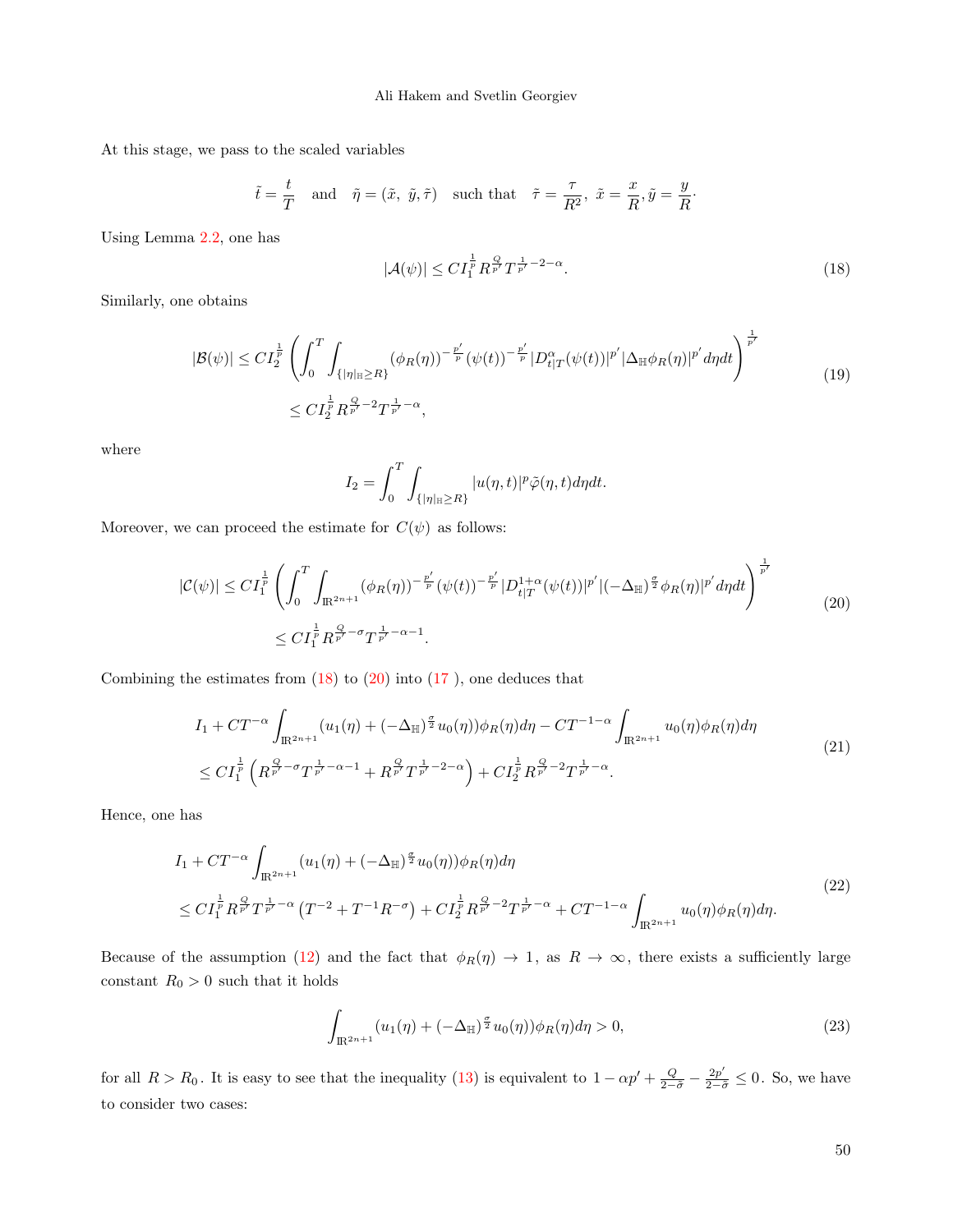1. **Case 1**. If  $1 - \alpha p' + \frac{Q}{2-\tilde{\sigma}} - \frac{2p'}{2-\tilde{\sigma}} < 0$ , then we take  $R = T^{\frac{1}{2-\tilde{\sigma}}}$ . Therefore, we clearly have from [\(22\)](#page-6-2) and [\(23\)](#page-6-3) that

$$
I_1 \leq C I_1^{\frac{1}{p}} T^{\frac{1}{p'}-\alpha+\frac{Q}{(2-\tilde{\sigma})p'}-\frac{2}{2-\tilde{\sigma}}}+ C T^{-1-\alpha}\int_{\mathbb{R}^{2n+1}} u_0(\eta)\phi_R(\eta)d\eta.
$$

Thanks to the following Young inequality:

$$
ab \le \frac{a^p}{p} + \frac{b^{p'}}{p'}
$$
 for all  $a, b > 0$ ,

with

$$
a = I_1^{\frac{1}{p}}, \quad b = T^{\frac{1}{p'} - \alpha + \frac{Q}{(2-\tilde{\sigma})p'} - \frac{2}{2-\tilde{\sigma}}},
$$

we conclude that

<span id="page-7-0"></span>
$$
\frac{1}{p'}I_1 \leq \frac{C}{p'}T^{1-\alpha p' + \frac{Q}{2-\tilde{\sigma}} - \frac{2p'}{2-\tilde{\sigma}}} + CT^{-1-\alpha} \int_{\mathbb{R}^{2n+1}} u_0(\eta) \phi_R(\eta) d\eta.
$$
 (24)

It is clear that if  $1 - \alpha p' + \frac{Q}{2-\tilde{\sigma}} - \frac{2p'}{2-\tilde{\sigma}} < 0$ , then by letting  $T \to +\infty$ , we deduce that  $u \equiv 0$ . By invoking [\(22\)](#page-6-2), we easily obtains

$$
\int_{\mathbb{R}^{2n+1}} (u_1(\eta) + (-\Delta_{\mathbb{H}})^{\frac{\sigma}{2}} u_0(\eta)) \phi_R(\eta) d\eta \leq C T^{-1} \int_{\mathbb{R}^{2n+1}} u_0(\eta) \phi_R(\eta) d\eta.
$$

Hence, passing to the limit in the above inequality as T goes to  $+\infty$ , one obtains a contradiction to [\(12\)](#page-4-1).

2. **Case 2**. If  $1 - \alpha p' + \frac{Q}{2-\tilde{\sigma}} - \frac{2p'}{2-\tilde{\sigma}} = 0$ , then we can see the following estimate from [\(24\)](#page-7-0)

$$
\frac{1}{p'}I_1 \leq \frac{C}{p'} + CT^{-1-\alpha} \int_{\mathbb{R}^{2n+1}} u_0(\eta) \phi_R(\eta) d\eta.
$$

Hence, it follows that  $I_1 \leq C$ , as  $T \to +\infty$ . By the dominated convergence theorem, one has

$$
\int_0^{+\infty} \int_{\mathbb{R}^{2n+1}} |u(\eta, t)|^p d\eta dt = \lim_{T \to +\infty} \int_0^T \int_{\mathbb{R}^{2n+1}} |u(\eta, t)|^p \tilde{\varphi}(\eta, t) d\eta dt = \lim_{T \to +\infty} I_1 \le C,
$$

which yields,  $u \in \mathbb{L}^p((0, +\infty) \times \mathbb{R}^{2n+1})$ . On the other hand, repeating the same calculations as above, with  $R = T^{\frac{1}{2-\tilde{\sigma}}} L^{-\frac{1}{2-\tilde{\sigma}}}$ , where  $1 \leq L < R$  is large enough such that when  $R \to +\infty$  do not have  $L \to +\infty$  at the same time, we arrive at

$$
I_1 \leq C I_1^{\frac{1}{p}} \left( T^{-\frac{2(1-\tilde{\sigma})}{2-\tilde{\sigma}}} L^{-\frac{Q}{(2-\tilde{\sigma})p'}} + T^{-\frac{\sigma-\tilde{\sigma}}{2-\tilde{\sigma}}} L^{-\frac{Q}{(2-\tilde{\sigma})p'} + \frac{2}{2-\tilde{\sigma}}} \right) + I_2^{\frac{1}{p}} L^{-\frac{Q}{(2-\tilde{\sigma})p'} + \frac{2}{2-\tilde{\sigma}}} + CT^{-1-\alpha} \int_{\mathbb{R}^{2n+1}} u_0(\eta) \phi_R(\eta) d\eta.
$$

Therefore, using Young's inequality with

$$
\left\{ \begin{array}{ll} a=I_{1}^{\frac{1}{p}}, & b=T^{-\frac{2(1-\tilde{\sigma})}{2-\tilde{\sigma}}}L^{-\frac{Q}{(2-\tilde{\sigma})p'}}, \\ \\ a=I_{1}^{\frac{1}{p}}, & b=T^{-\frac{\sigma-\tilde{\sigma}}{2-\tilde{\sigma}}}L^{-\frac{Q}{(2-\tilde{\sigma})p'}+\frac{2}{2-\tilde{\sigma}}}, \end{array} \right.
$$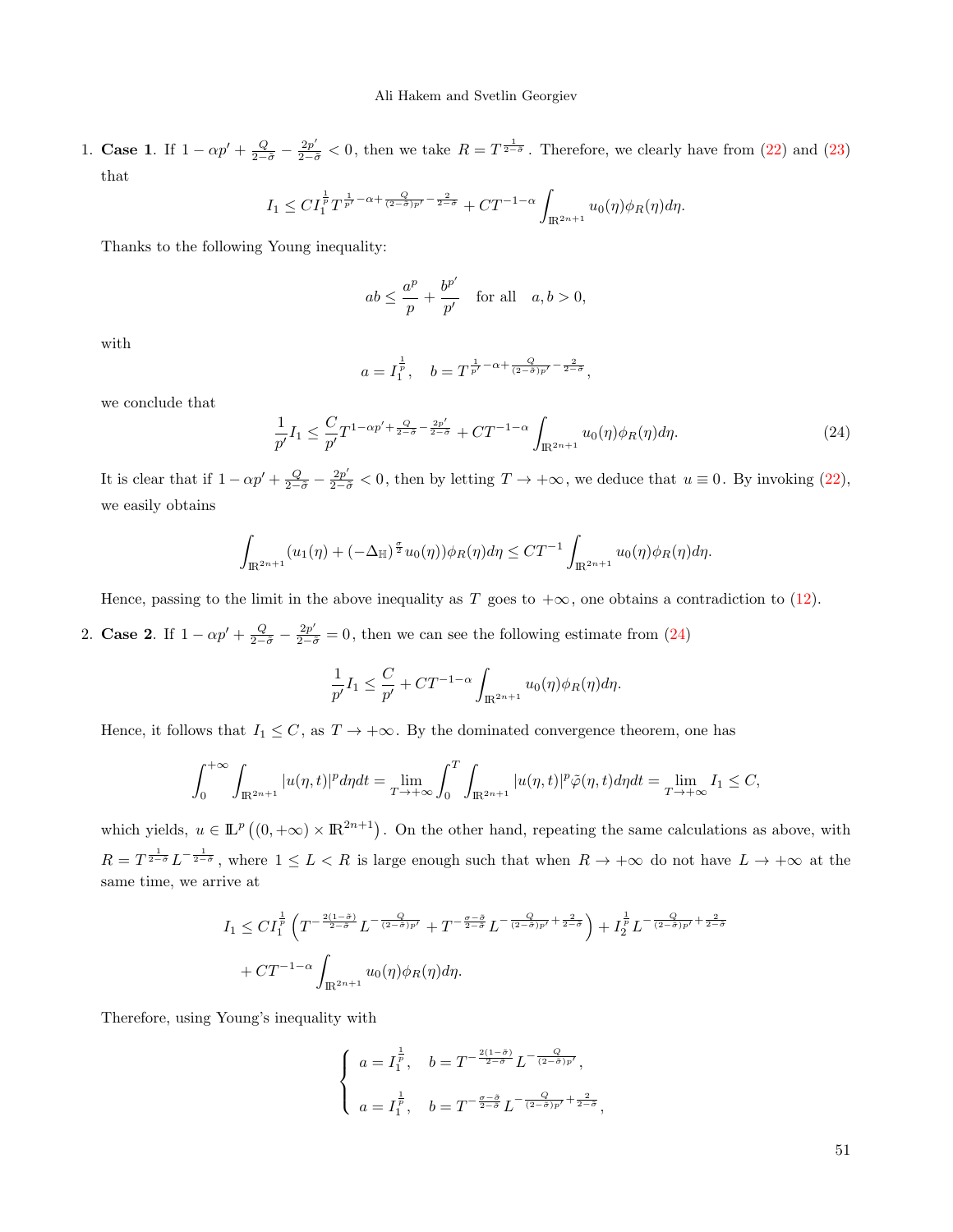### Ali Hakem and Svetlin Georgiev

one concludes that

<span id="page-8-0"></span>
$$
\frac{1}{p'}I_1 \leq \frac{C}{p'}\left(T^{-\frac{2(1-\delta)p'}{2-\delta}}L^{-\frac{Q}{2-\delta}} + T^{-\frac{(\sigma-\delta)p'}{2-\delta}}L^{-\frac{Q-\sigma p'}{2-\delta}}\right) + I_2^{\frac{1}{p}}L^{-\frac{Q}{(2-\delta)p'} + \frac{2}{2-\delta}}
$$
\n
$$
+ CT^{-1-\alpha}\int_{\mathbb{R}^{2n+1}} u_0(\eta)\phi_R(\eta)d\eta.
$$
\n(25)

We have to distinguish two cases:

• If  $\sigma \in (0,1]$ , then  $\sigma = \tilde{\sigma}$ . Consequently, using the fact that  $u \in \mathbb{L}^p((0,+\infty) \times \mathbb{R}^{2n+1})$ , one has

$$
\lim_{T \to +\infty} I_2 = \lim_{T \to +\infty} \int_{\{|\eta|_{\mathbb{H}} \ge T^{\frac{1}{2-\sigma}} L^{-\frac{1}{2-\sigma}}\}} |u(\eta, t)|^p \tilde{\varphi}(\eta, t) d\eta dt = 0.
$$

Taking into account the inequality [\(25\)](#page-8-0), it follows by letting  $T \to +\infty$  that

$$
\int_0^{+\infty} \int_{\mathbb{R}^{2n+1}} |u(\eta,t)|^p d\eta dt \leq C \left( L^{-\frac{Q}{2-\sigma}} + L^{-\frac{Q-\sigma p'}{2-\sigma}} \right).
$$

Applying similar arguments as in Case 1, one concludes the desired result.

• If  $\sigma \in (1,2]$ , then  $\tilde{\sigma} = 1$ . Due to the fact that  $u \in \mathbb{L}^p((0,+\infty) \times \mathbb{R}^{2n+1})$ , we get

$$
\lim_{T \to +\infty} I_2 = \lim_{T \to +\infty} \int_0^T \int_{\{|\eta| \le T} L^{-1}\}} |u(\eta, t)|^p \tilde{\varphi}(\eta, t) d\eta dt = 0,
$$

which implies, as  $T \to +\infty$ , that

$$
\int_0^{+\infty} \int_{\mathbb{R}^{2n+1}} |u(\eta, t)|^p d\eta dt \leq CL^{-Q}.
$$

Employing similar arguments as in Case 1, one obtains a contradiction with the fact that

$$
\int_{\mathbb{R}^{2n+1}} \left( u_1(\eta) + \left( -\Delta_{\mathbb{H}} \right)^{\frac{\sigma}{2}} \right) u_0(\eta) d\eta > 0.
$$

3. Case 3. If  $p < \frac{1}{1}$  $\frac{1}{\gamma}$ . Substituting  $R = Ln(T)$  in [\(22\)](#page-6-2), we may immediately derive

$$
I_1 + CT^{-\alpha} \int_{\mathbb{R}^{2n+1}} \left( u_1(\eta) + \left( -\Delta_{\mathbb{H}} \right)^{\frac{\sigma}{2}} u_0(\eta) \right) \phi_R(\eta) d\eta
$$
  
\n
$$
\leq C I_1^{\frac{1}{p}} (Ln(T))^{\frac{Q}{p'}} T^{\frac{1}{p'} - \alpha} (T^{-2} + T^{-1} R^{-\sigma})
$$
  
\n
$$
+ C I_2^{\frac{1}{p}} (Ln(T))^{\frac{Q}{p'} - 2} T^{\frac{1}{p'} - \alpha} + CT^{-1 - \alpha} \int_{\mathbb{R}^{2n+1}} u_0(\eta) \phi_R(\eta) d\eta.
$$
\n(26)

Letting  $R \to +\infty$  in the above inequality, one obtains

$$
\int_{\mathbb{R}^{2n+1}} \left( u_1(\eta) + \left( -\Delta_{\mathbb{H}} \right)^{\frac{\sigma}{2}} u_0(\eta) \right) d\eta \le 0,
$$

where we have used the fact that  $\frac{1}{p'} - \alpha < 0$ . This is the desired contradiction. Summarizing, the proof of Theorem [3.1](#page-4-3) is completed.